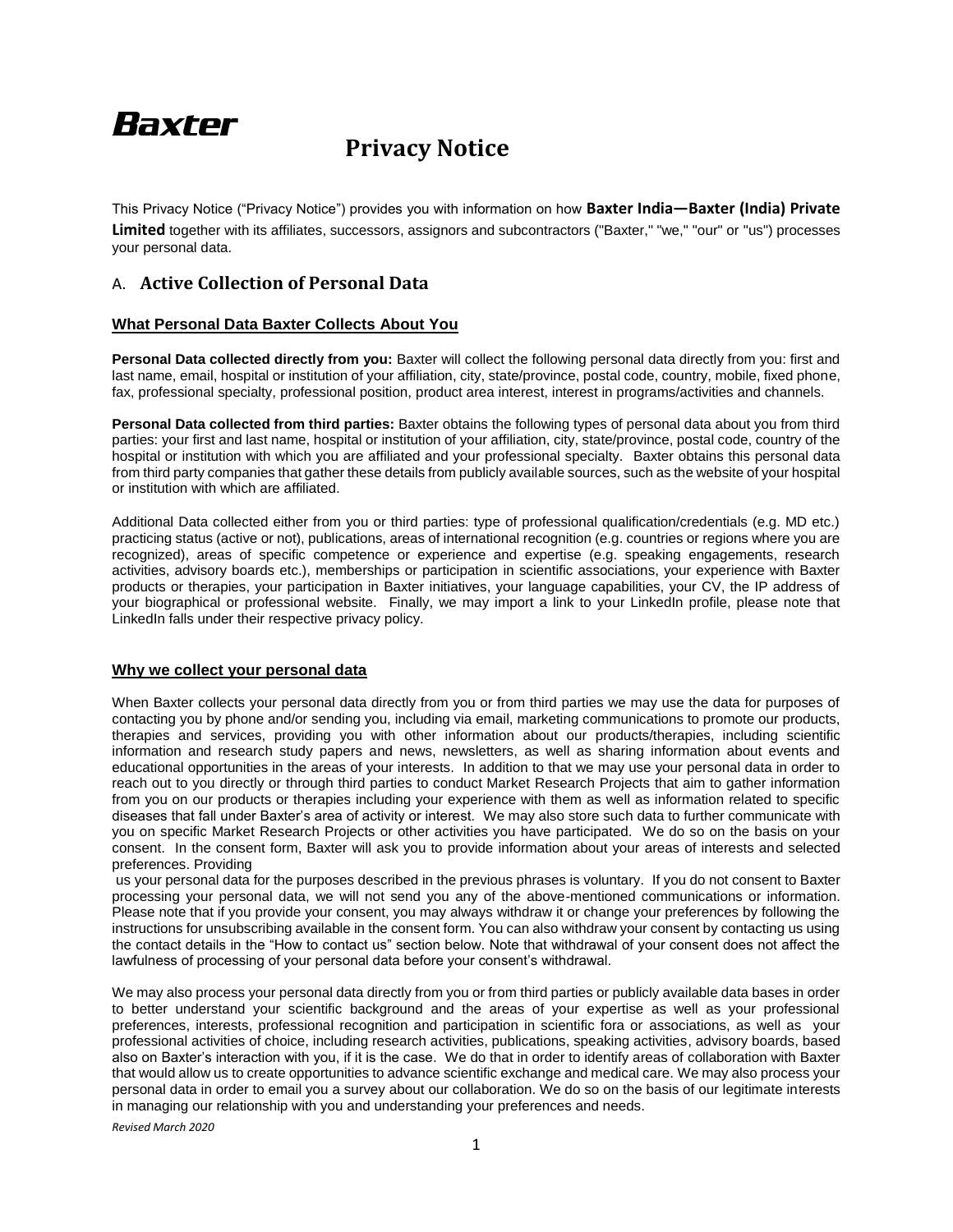In certain instances, we may conduct automated processing of your data for the purposes to identify your preferences as a healthcare professional in relation to clinical preferences, scientific and educational activities of choice. We do so on the basis on your consent. Providing us your personal data for the purposes described in the previous phrases is voluntary. Please note that if you provide your consent, you may always withdraw it by contacting us using the contact details in the "How to contact us" section below. Note that withdrawal of your consent does not affect the lawfulness of processing of your personal data before your consent's withdrawal.

We also collect your personal data from you or third parties in order to directly communicate with you, keep accurate our databases and comply with legal obligations such as without limitation adverse events reporting. We do so on the basis of our legitimate interests to manage our relationship with us, or because we have a legal obligation.

In the event that we use your personal data for other purposes, not mentioned above, we will inform you about the specific purposes and, when required, on what basis we do so, at the time we collect the personal data from you to the extent required by law.

#### **With whom we may share your personal data and international data transfers**

Baxter is a global company and for the purposes outlined above, Baxter may transfer your personal data to other Baxter group companies and Baxter's service providers acting on behalf of Baxter, such as providers of IT system administration and user support services, and providers of IT tools for consent management and mailing services. These third parties are restricted from using your personal data in any way other than to provide services for us and we require them to provide an adequate level of protection for your personal data. For more information about Baxter's service providers, please contact us at privacy@baxter.com.

Some of the recipients referred to above will be located or may have relevant operations outside of your country, such as in the United States (the list of Baxter Group entities and the places of their establishment is set out at https://www.baxter.com/location-selector), where the data protection laws may not provide a level of protection equivalent to the laws in your country. Baxter employs measures to provide an adequate level of data protection, ensure that all data recipients will provide an adequate level of protection for the personal data, and that appropriate technical and organizational security measures are in place to protect your personal data. Any onward transfer (including to our affiliates outside your country) is subject to appropriate onward transfer requirements, as provided in the applicable law.

You can request information about Baxter's affiliates and subsidiaries and third party service providers as well as access copies copy of the safeguards which we have put in place to protect your personal data and privacy rights by writing t[o privacy@baxter.com](mailto:privacy@baxter.com) or contacting us as at the contact details in the *"How to contact us"* section.

If we are involved in a sale or transfer of all or some of our business assets or operations via a share or asset deal, your personal data may be transferred to the acquiring organization who shall take at least the same or higher standards of care in the treatment of your personal data. Should such a sale or transfer occur, you will be informed about this and may withdraw your consent to or - as applicable - object to the transfer of your personal data to, and processing and use of your personal data by the transferee.

### **How long we keep your personal data**

Your personal data will be kept for the following time periods:

- If you have given us your consent to send you marketing, commercial and related types of communications, we will keep your data until you withdraw your consent to receive these communications or until we no longer send these types of communications;
- If we have collected your personal data solely to send you the surveys mentioned herein, we will keep your contact details until you opt-out of receiving them or until we no longer need to send you such surveys, whichever happens first. As part of those surveys, we will retain your survey data for as long as you remain a customer of Baxter and we need the information to help us understand how we are performing.
- If we have collected your data indirectly, i.e. from third parties, we will keep your data until our first contact with you and further retention would be subject to your receipt of this privacy notice and/or your consent as applicable. If such contact cannot be performed within a reasonable period of time from the collection day of your data, the data will be deleted.

*Revised March 2020*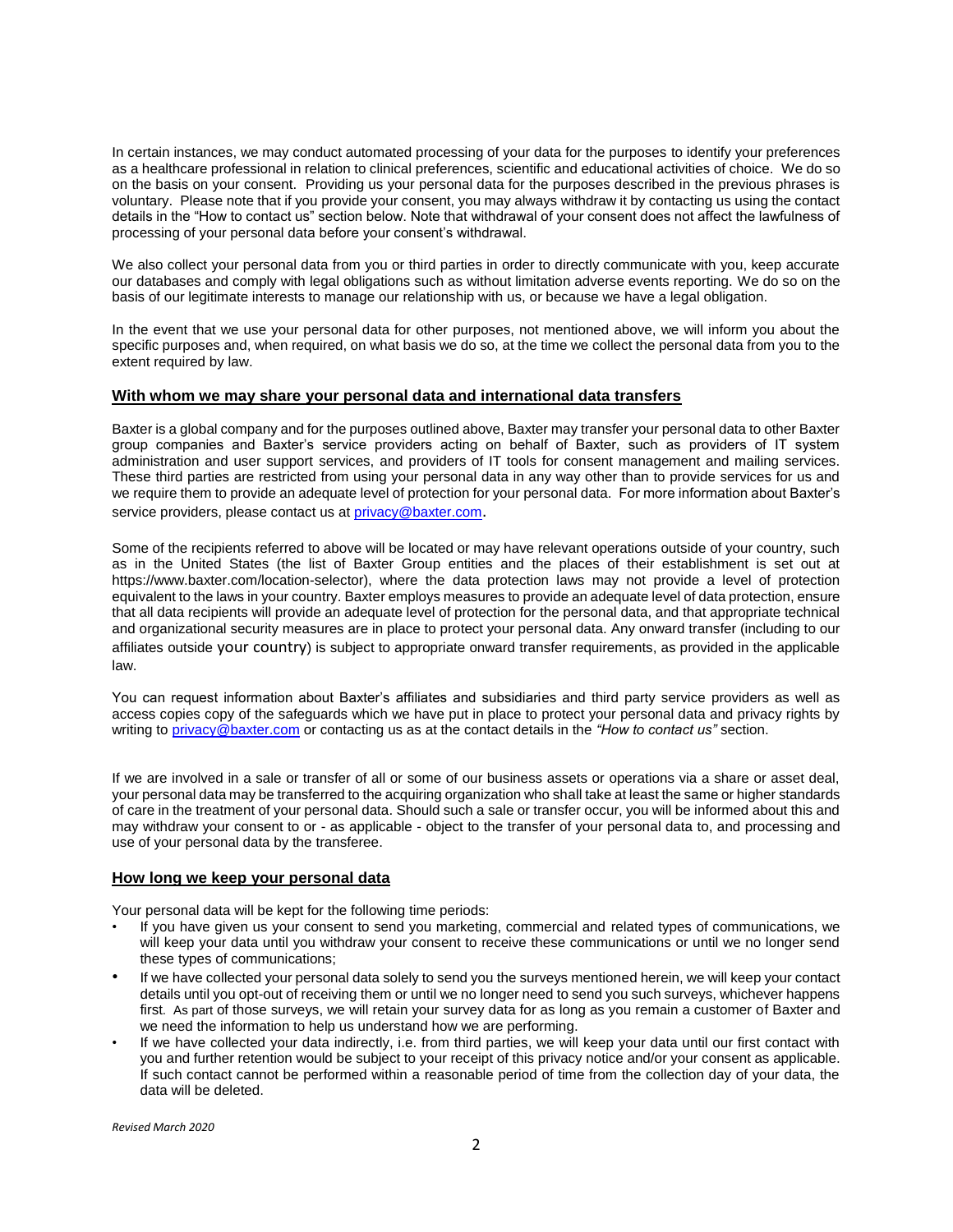# **Your rights**

In certain circumstances, local data protection laws and certain local laws give you rights with respect to your personal data. These rights differ by country/region. You can request:

- Access to or copies of your personal data, including knowing whether we hold personal data about you, and, if so, what kind and for what purposes. You can also request information about who has received your personal data.
- That we correct of your personal data if you think it is inaccurate or incomplete or request that we erase or delete your personal data, unless we have a legal obligation to hold it or are otherwise permitted by applicable law to retain it.
- Us to restrict the processing of your personal data and not to delete it.
- That we provide you with your personal data that we obtained from you so that you can store and re-use it for your personal use, and you can ask us to provide this personal data to another entity.

You can exercise your rights by contacting your local Baxter entity using the contact details provided in the *"How to contact us"* section.

As described above you also have the right to withdraw your consent or object to our using and disclosing your personal data for purposes of direct marketing or if based on our legitimate interests. You can do so at any time "opting-out" of the marketing or other types of communications described above that you receive based upon your consent, as well as the surveys in accordance with the unsubscribe instructions included in the specific communications. If you are unable to object by opting-out in this manner, please contact us using the contact details provided below. If you believe we are using, disclosing or otherwise processing your personal data in a way that is not in accordance with the law you can lodge a complaint with a data protection authority in your country.

We will handle any request to exercise your rights in accordance with applicable law. Please note that depending on the circumstances, some of the above rights may not apply.

### **How to contact us**

Please address your requests or questions concerning the processing of your personal data to: Privacy Officer Baxter India Private Limited, 5th Floor, Tower A, Building No 9, DLF Cyber City, DLF Phase - 3, Gurgaon, Haryana - 122002, INDIA Phone: +91-124-4500200 Fax: +91-124-4263505

You can also exercise any or your rights or get additional information about your rights, this Notice, or how we process your personal data, by contacting Baxter's Data Protection Officer by email to: privacy@baxter.com;

# **B. Passive Collection of Personal Data**

# **Information collected through your usage of your Local Baxter Websites**

Your Information may be derived, generated or automatically collected through your Interactions with the Baxter Websites, which contain various technologies and functionalities in order to provide you with our services. These technologies and functionalities may include unique identifiers and preference information such as your username, password, marketing preferences, internet protocol ("IP") address or cookie, which may contain information that may be considered personal data, as well as information that does not directly identify you, but which corresponds to your device, browser type, operating system, computer or mobile device, your navigation and clickstream behaviour from actions that you take on our website, *"Tracking Technologies We Use"*.

### **Tracking Technologies We Use**

Your Local Baxter Website utilizes various technologies as part of our legitimate interests in order to provide you with certain services and functionalities as follows.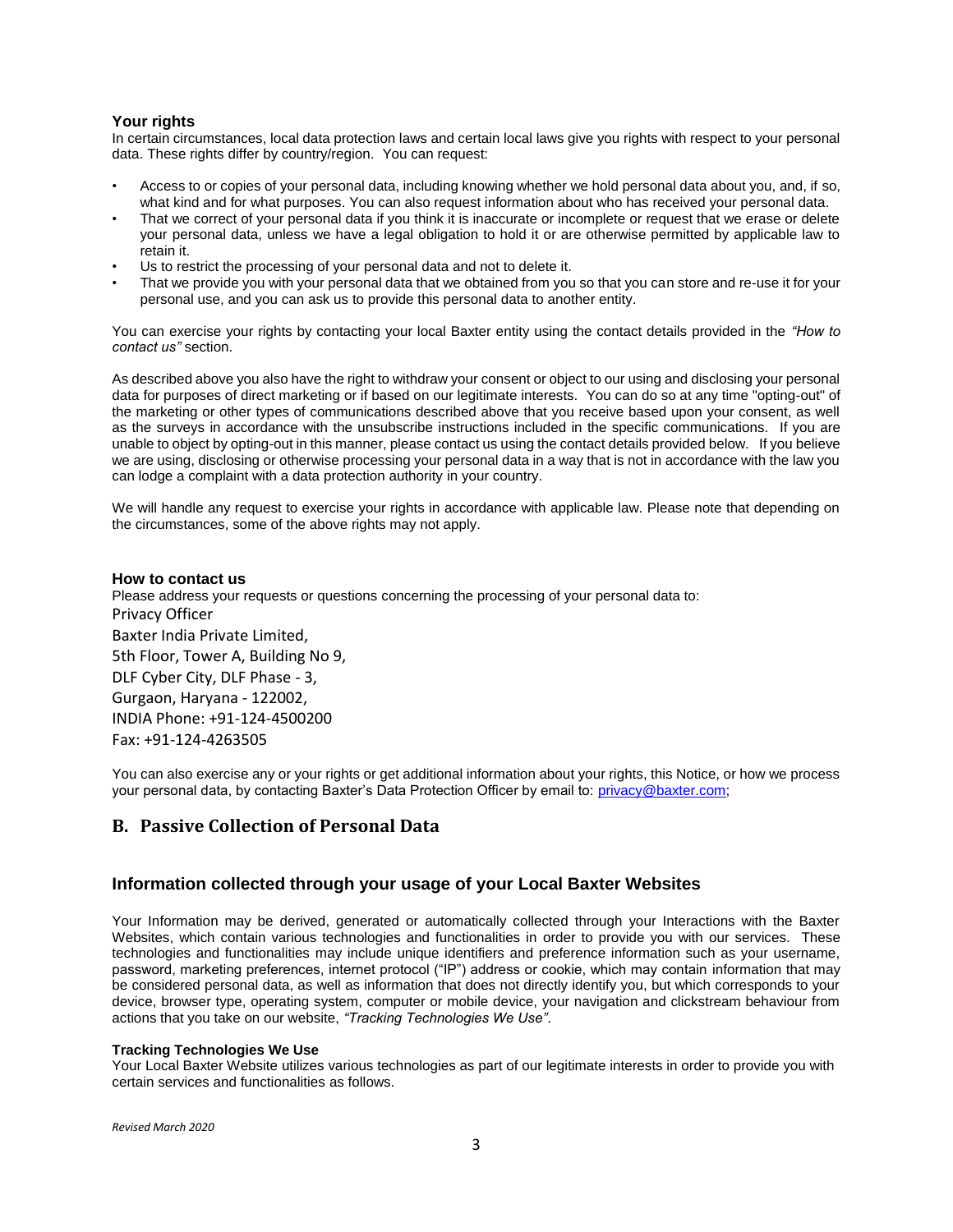## **Cookies**

Like many websites Baxter Websites uses "cookies." A cookie is a small file that is transferred to your computer's hard drive to help us improve content (e.g., it helps us determine which parts of the site are popular and which are less popular, so we may improve these areas in the future) and customize website content for our visitors. You may set your browser to reject cookies and to let you know when a cookie is being placed on your computer.

Use of cookies may vary with the unique features of Baxter websites. Therefore, please review the cookies policy included in the bottom of the Local Baxter Website for any additional information on the use of cookies.

Generally, we use cookies (and the other technologies identified below) for the following purposes:

- To provide a service: A cookie may be used to provide you with a specific service. For instance, if you are logging into an access-controlled section of our site, we set a temporary session cookie to establish that you have been authenticated. The information contained in these cookies consists of random data that is used by the server to authenticate the browser requests to the server for that particular session. If you choose not to accept a temporary cookie, you will not be able to navigate in these online applications. We also use a cookie when you visit the Baxter Website and request documentation or a response from us. When you are filling out a form, you may be given the option of having the Baxter Website deliver a cookie to your local hard drive. You might choose to receive this type of cookie in order to save time in filling out forms and/or revisiting our website. You can control the use of cookies at the individual browser level, but if you choose to disable cookies, it may limit your use of certain features or functions on our website or service.
- To facilitate website use: If a cookie is used, the Baxter Website will be able to remember information about your preferences and movement, either until you exit your current browser window (if the cookie is temporary) or until you disable or delete the cookie. Many users prefer to use cookies in order to help them navigate a website as seamlessly as possible. You should be aware that cookies are not able to "invade" your hard drive and return to the sender personal data from your computer.
- To understand our visitors: When you visit the Baxter Website, our computers may automatically collect statistics in aggregate about visitor behaviour. We may monitor statistics and other data such as how many people visit our site, the user's IP address, which pages people visit, from which domains our visitors come, which browsers people use and how they move about our website. We use this data about your visit for aggregation purposes only. These statistics are used to help us to understand our visitors' interests and improve the content and performance of our website.

#### **Web Beacons**

Beacons are electronic images (called a "single-pixel gif" or "web beacon") that allow us to count page views or to access our cookies. In general, any electronic image viewed as part of a web page, including an ad banner, can act as a web beacon. Web beacons are typically very small, 1 by 1-pixel size, banner-like files, but their presence can be easily seen within Internet Explorer by clicking on "View" and then on "Source." Web beacons are so small in order not to use valuable space on the computer screen that is better used to display helpful content. We also may include web beacons in HTML-formatted newsletters containing graphics that we send to opt-in subscribers in order to count how many newsletters have been read. In addition, some advertising networks that serve ads on our websites may use web beacons within their clearly visible banner advertisements.

### **Internet Protocol (IP) Addresses**

Internet protocol (IP) addresses are unique identifiers automatically assigned to each computer when logging onto the Internet. We collect IP address information from any visitor to our Websites and log them for system administrative purposes only. IP addresses are not used for identification. This information helps us prepare aggregate demographic information and other information regarding the use of this site and improve its functions. We do not link IP addresses to any information that is personally identifiable.